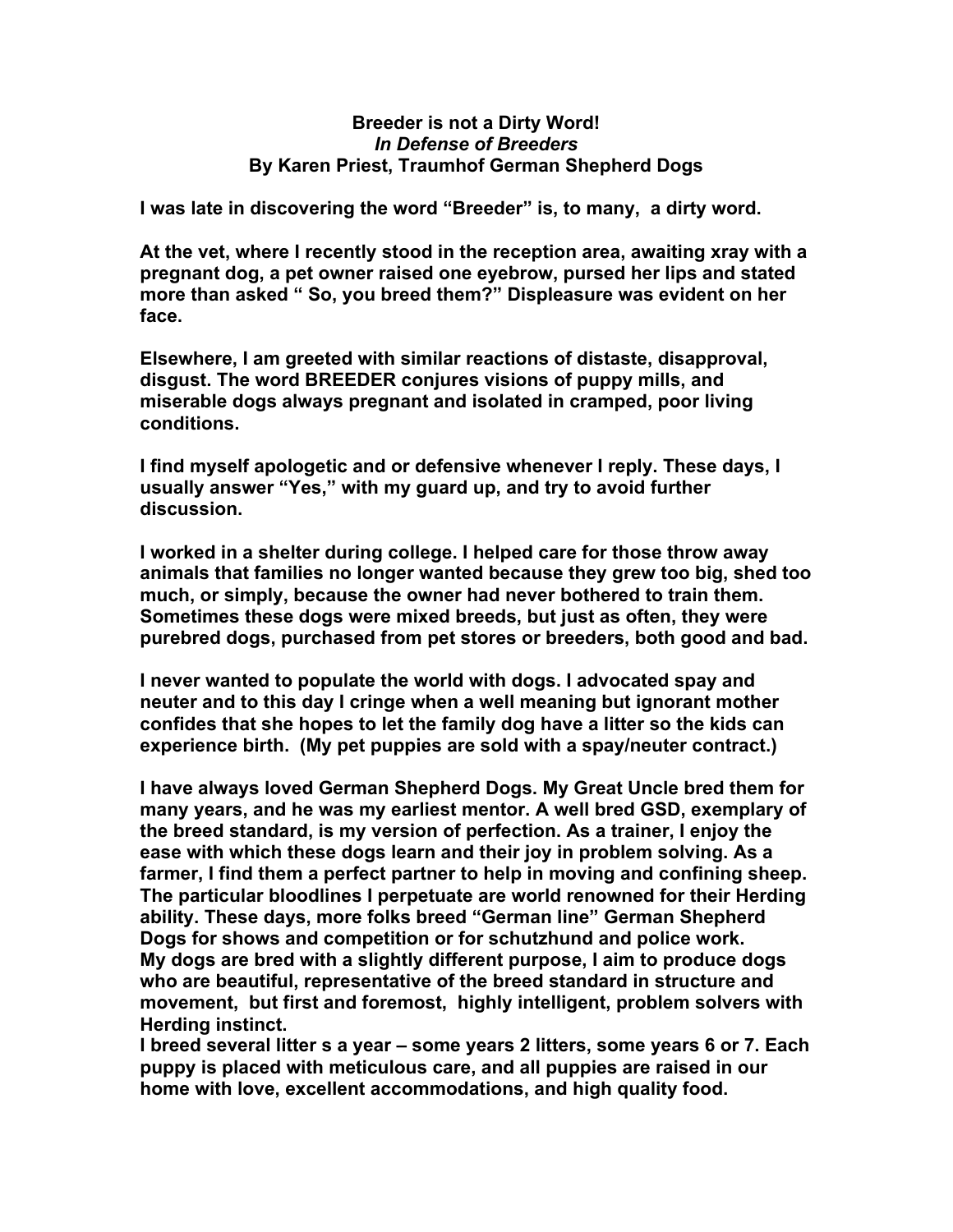**What does it mean to be a breeder? To me, it does not mean mating two dogs and raking in large amounts of cash. Indeed, the opposite can be true; we SPEND a great deal on our animals.** 

**When I owned ONE dog, I made several trips to the vet in a year, for such little emergencies as bee stings, ear infections, or allergies, diarrhea occasionally, or perhaps vomiting, cut paw pads, sprains/lamenesses, myriad other little issues.** 

**With a large number of dogs, I am frequently at the vet several times a week.** 

**I keep track of each dog's vaccination needs, medical history, and any problems. I track heat cycles. I bring my girls for pre breeding exams and cultures.** 

**Each dog must be checked for signs of illness, lameness, ticks, bug bites etc. Each dog must get exercise, training, attention. Each dog likes to have chewies and a nice dog bed. Some prefer my bed or the sofa.**

**We spend a lot of money to feed our dogs the best quality diet. We home cook part of it.**

**Our dogs are raised with attention, love and care, as part of our family. Because our dogs are Not kenneled, and have a routine within our household, it is very difficult to find help to care for them in our absence, and my husband and I have had to forego travel and vacations on many occasions.**

**When one of the girls is due to whelp, I live in the specially built dog nursery with her, I help her through the whelping, I sleep there monitoring the new family. When I return to my own bed days or a week later, I watch the bitch and pups on a baby monitor.**

**The welfare and happiness of my dogs is paramount. My life revolves around their needs and schedules. While the dogs amount to a large amount of work, I take care of them willingly because this was my choice in lifestyle and I am committed to them. And so, it is with some defensiveness I meet people's preconceived notions of BREEDERS.**

**To many, the word Breeder Equates with Puppy Mill. Yes, puppy mills exist, and I am as appalled as the next person about their existence. But, I believe that there are many, many breeders who are passionate about their dogs, selective in choosing breeding pairs, and concerned for the welfare of the animals they produce.**

**Sometimes, a litter is whelped and one or more puppies have some sort of defect or abnormality. What happens to that individual is up to the Breeder's discretion. I always try to do what is right for our animals – even**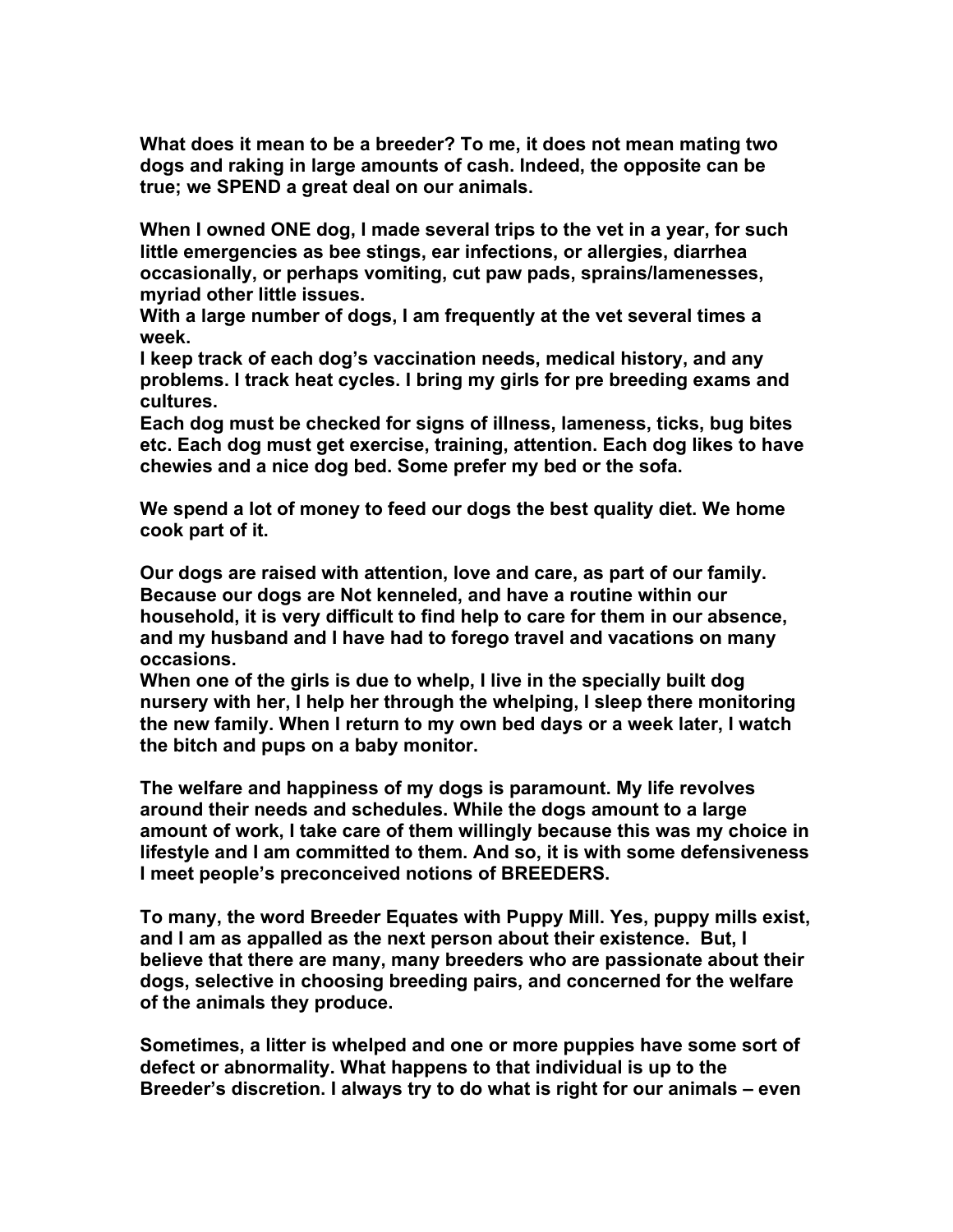**if it is inconvenient for me. Puppies that another would choose to put to sleep, we have kept, "fixed", or placed as is, in loving homes.**

**The ones we kept are not part of our breeding program, they cost us money to keep, and as a business decision, it is crazy to provide so much time and money for their care over many years. We chose not to euthanize these dogs, who have quality of life Now, but harbor a defect that could be problematic later, precludes us from selling them, or might lessen their life expectancy. They will live with us as long as they are enjoying life, and if they begin to have a decline, we will euthanize them before we will allow them to suffer. This is difficult for us, we love these dogs, who might not be with us as long as a normal dog, but we will always do what is in their best interest.**

**For examples of puppies we "fix" or home, I offer the following: We had a puppy born with a shorter than normal tail. The tail had no ill effect on her health, and her personality was super. She was a beautiful puppy! We homed her at a discount, to a family who didn't mind her unique tail. We also had a puppy born with long hairs, called dermoids, at the corners of her eyes. These hairs were irritating and might have caused her problems in the future. We spent 1,500 on corrective surgery with a very good prognosis, and kept her until she had healed. We placed her in a home where the family was not concerned that the corners of her eyelids might not be perfect, might droop a little. We made no profit on this puppy, in fact she cost us considerable time and money. But, she now has a happy life and we don't regret the decision to do what was best for her. A breeder without the means or time to care for her might have euthanized her, or possibly offered her for free to a home willing to undertake the surgery. Would that make the breeder a "bad" person? I don't think so.**

**Recently, I was researching a developmental problem in puppies, etopic ureters. I was worrying that a puppy we bred might have been born with this developmental problem. (She had been diagnosed with a urinary tract infection.) There is a corrective surgery available, but some of the articles I read had estimated the success rate at 30-50%. The surgery to correct this problem is about 4,500. The diagnostics alone, in addition to surgery, approach 3,000. The puppy in question was a round, vivacious, happy puppy and her only problem was a constant wetness and strong urine odor. I had to consider euthanasia as a solution if she indeed had this developmental deformity. I had just spent almost 3,000 helping another of our dogs through pyometra, and the coffers were empty. I didn't have 7,500 dollars, nor did I like odds of 30-50%. What kind of home would she find, If she was forever to be incontinent? What quality of life would she have with constant UTIs, and Urine Scald? These thoughts were in my mind, as I read about a Wheaton Terrier puppy who had been diagnosed ( at a large expense) and was now being offered for free by a breeder. The story was**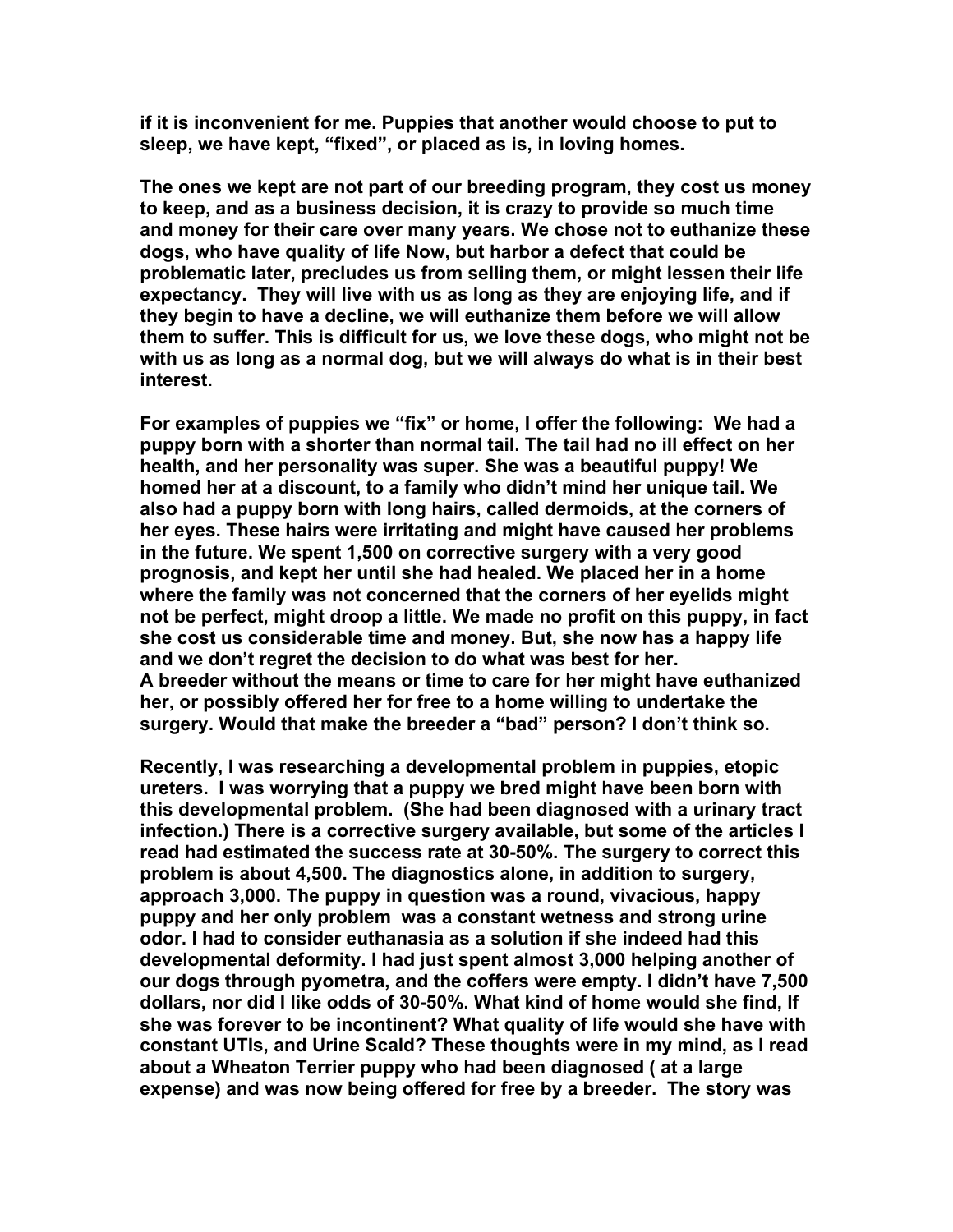**posted on a Chat Board I found during an internet search for etopic ureters. A poster on the board wrote " CAN YOU SAY PUPPY MILL? This poor puppy…."**

**I bristled.**

**Why was the breeder assumed to be a mean, uncaring person or worse, a puppy mill, because they offered this puppy ? They were disclosing the problem and hoping someone with the means to help her, would give the puppy a chance.**

**Incidentally, I read about another Wheaton with this problem – or perhaps the same dog had been remanded to a rescue. This dog was at a rescue. The rescue had done the diagnostics, the surgery and nursed the dog through recovery. The corrective implant surgery was a success but the dog would likely always have mild incontinence. The rescue was hoping to find her a home. Posters hailed the rescue and lambasted the breeder or owner who had surrendered her.**

**I am not so sure things are black and white enough for us to be casting criticism and blame so freely. I consider myself highly ethical in matters related to my dogs. I can look myself in the mirror, I can sleep at night knowing I give my best efforts to my animals. I don't consider myself a puppy mill or a monster. I love my puppies, each and every one. And, in instances like this one, I will weigh euthanasia as a possible, if unpleasant, solution.**

**Another group with a wariness of breeders and a hand in bolstering the "Breeders = Bad" consensus are veterinarians. In many cases, the information vets tell their clients is untrue and shocking to me. Here is a first example:** 

**Many times, prospective clients have come to me with tales of their last dog's fate. Several times I have heard about a dog, usually middle aged, brought in for lameness and diagnosed with Hip dysplasia. The vets have told the family things such as " The breeder should immediately spay and neuter the parents, they should not be used for breeding after producing a puppy with bad hips." Or " I need the name of the breeder and your dog's parents, the dogs should not be bred again," said as if somehow, the vet is a watch dog agent who can exert some form of influence over the breeder. The breeder is called, dog owner notifies them of the situation with their pet, and most often, finds that the breeder does not/will not spay/neuter the parents. The family now reacts as if they have been personally wronged and posts all over the internet about the bad breeder who bred the two parents after hearing their dog had bad hips.** 

**My reaction? The vet knows quite well that many factors influence development of hip dysplasia. If the parents have certified hips themselves, and a record of producing good hips among other offspring, there is no need to throw the baby out with the bath water! If we reacted in such a way, we would wind up with no dogs to breed. I DO agree that multiple hip and elbow problems from a certain pairing of OFa or "a" normal certified**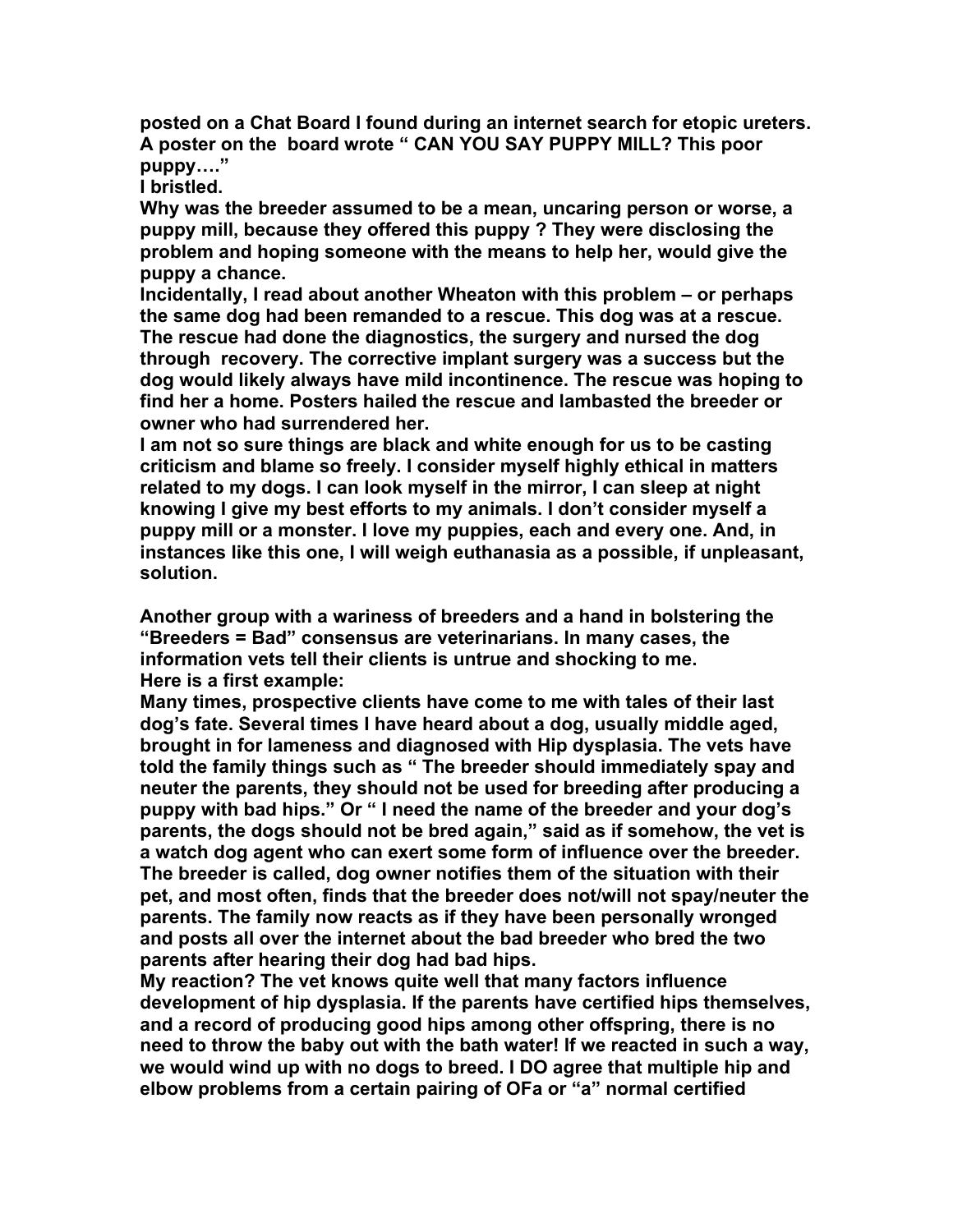**parents, should mean the parents are not paired again, or should be cut from a program.**

**Another example:**

**A puppy goes in for a fecal about 2 weeks after going home. The fecal shows giardia or coccidia or worms. The vet tells the puppy owner that only filthy places and puppy mills produce dogs who test positive for these things. This is another exaggeration. ALL puppies usually do get some form of worm, often passed from their mother. They can also pick it up in soil, in the environment. We routinely worm our litters starting at 2.5 weeks old. And STILL, on occasion, one of the multiple fecals I test over the weeks I raise a litter, comes back positive for a parasite.** 

**Coccidia is present in adult dogs with no ill effect. It can be passed to pups. When a puppy undergoes stress, such as a move to a new home, coccidia multiply and SURPRISE, cause diarrhea and show up on a fecal, where previous fecals were negative.**

**Giardia can be passed with shoes, shared water, from dogs at shows, or imported dogs (I once brought it home with an import). Some dogs show no ill effect, others get diarrhea. It is very difficult to get rid of once a premises has giardia within a population. However, the presence of giardia does not necessarily equate with a puppy mill or filthy living quarters. Another example:** 

**Vets often recommend a lesser quality food than the food the breeder is using and recommends. Why? Because the vet carries that food! So many vets also tell clients that their Shepherd puppy is TOO THIN!! In most cases this is not true! I think they are so accustomed to seeing obese labs, they forget what a healthy weight is! Shepherds grow in such a way that they are often lanky and ribby between 4-6 months or up til 10 months. Thin is BETTER than FAT! When vets tell my clients to have their dog gain weight, I cringe. The client goes home, ups the food, and a month later I see the puppy and he looks pregnant!**

**Do vets come across the worst kind of breeders – the backyard kind, the uneducated kind, the indiscriminate kind? Yes, absolutely. But, many veterinarians are wary of even reputable, diligent breeders simply because we are demanding clients. When a bitch is in heat, we often need to do testing that can't be scheduled ahead of time, and we expect our vet to fit us in. Often, we are aware of new research, new protocols, breed specific problems. We know which medications we want dispensed to successfully treat particular issues, and which ones are safe for pregnant or lactating bitches. We have a definite idea of how we want our animals' care to proceed.** 

**Of course the world is full of people who will breed their pet purposely or accidentally with no thought involved. There are many who will breed any two registered dogs, with no consideration to breed worthiness. There are those who make false claims about their dogs.**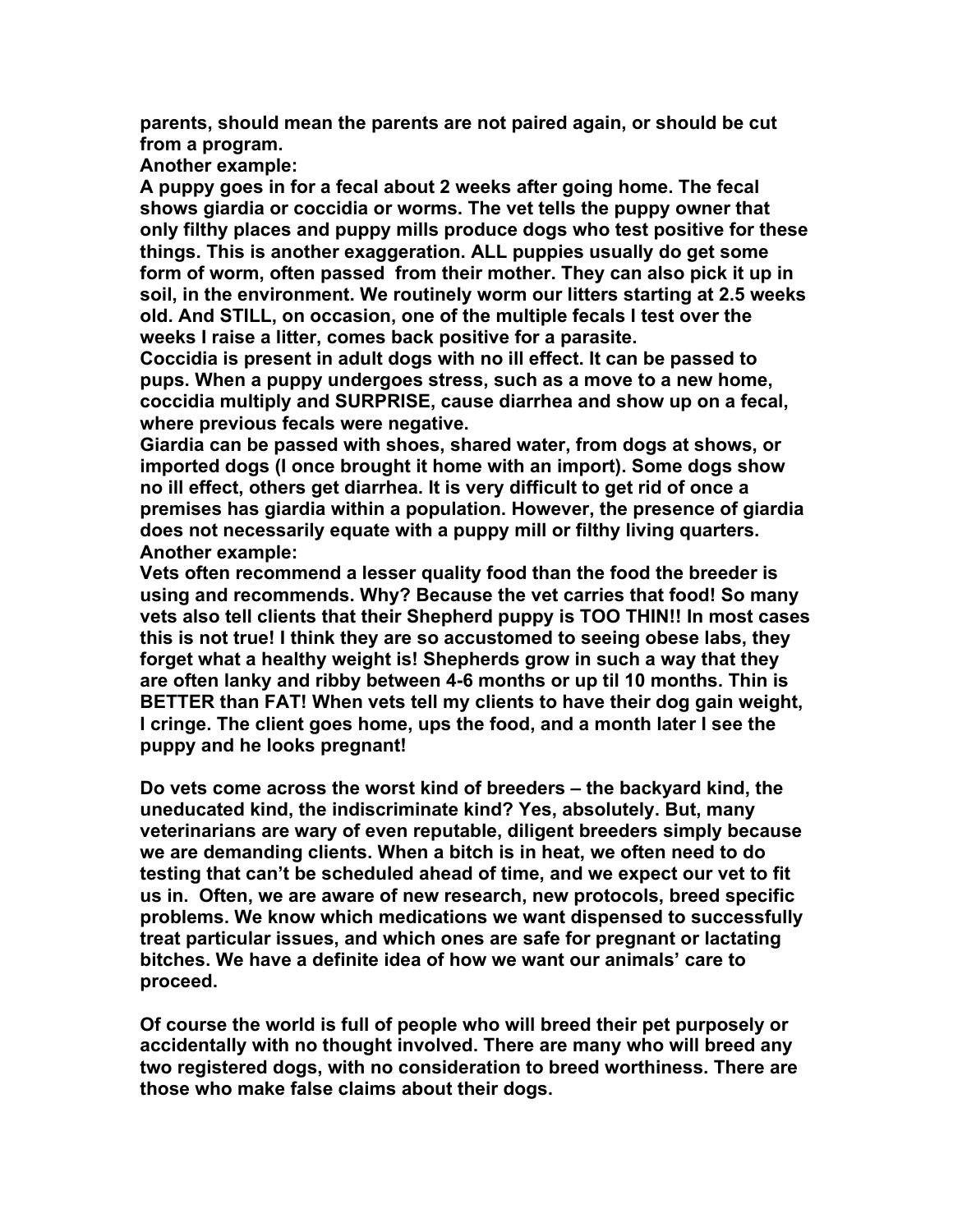**There are also many wonderful breeders, both large and small, who strive to produce and raise the best puppies they can.** 

**When consumers educate themselves and refuse to accept puppies raised in dubious situations, the demand for what the backyard breeder produces is diminished. Consumers should do research and come up with a list of "musts" as well as a list of possible areas of compromise when searching for a breeder and ultimately, a puppy.**

**(Musts might include a Breeder having the puppy's mother or parents on premises, available to meet, and hip/elbows certifications in place, as well as a healthy environment and high quality living conditions. Compromise might be on gender or color of a puppy, or time frame for adoption.)**

**All those who call them selves "Breeders" are not what I define as Breeders. What do I mean? If you bought your last dog from a woman who had two dogs she bred a few times, and now she "isn't in the breeding business anymore", she probably never was a Breeder – she just Bred her dogs.**

**To me, a Breeder is someone who has a passion for and a commitment to his/her chosen breed and endeavors to produce a quality animal to carry the best traits possible into future generations. A breeder has an obligation to study bloodlines, know the character of her dogs, be aware of potential health issues, and to have goals in mind for each litter produced. A breeder is committed to the well being of his/her dogs and the puppies produced. A breeder makes every effort to provide support to puppy buyers and to the puppies she produced, so that the puppies are placed in excellent homes ; well cared for and well loved. A breeder's commitment to her puppies is a lifetime commitment.**

**Early on a Sunday morning – at 5:00 a.m. - when it seems the rest of the world is still comfortably nestled in bed, I have already been letting puppies out, filling water dishes, preparing food for the newest litter. The babies get hungry quite early, as they have grown accustomed to their mother's milk being readily available. I have not yet had time to make my coffee, it is cold and dark out as I follow behind our older puppies, hoping they will eliminate OUTSIDE.** 

**I let out all the dogs, fix breakfast, and then I wash all the emptied food bowls. I refill water, and I set up the play yards for the day, so the dogs can go out later in the morning. I clean puppy nurseries, do puppy laundry, and carefully check mother and puppies, weighing and recording observations on each puppy. I dispense any medications needed. At 10 a.m., I feel as if I have already done a day's work.. but my day has only just begun. The day's agenda includes training and exercising dogs, feeding lunch, more cleaning, possibly meeting potential puppy families, teaching classes, show practice, and routine chores that continue through the evening. At night, I am tired but I can not go to bed until 11, after the dog's last "bathroom break" for the night. I sink down on the sofa, and instantly, I**